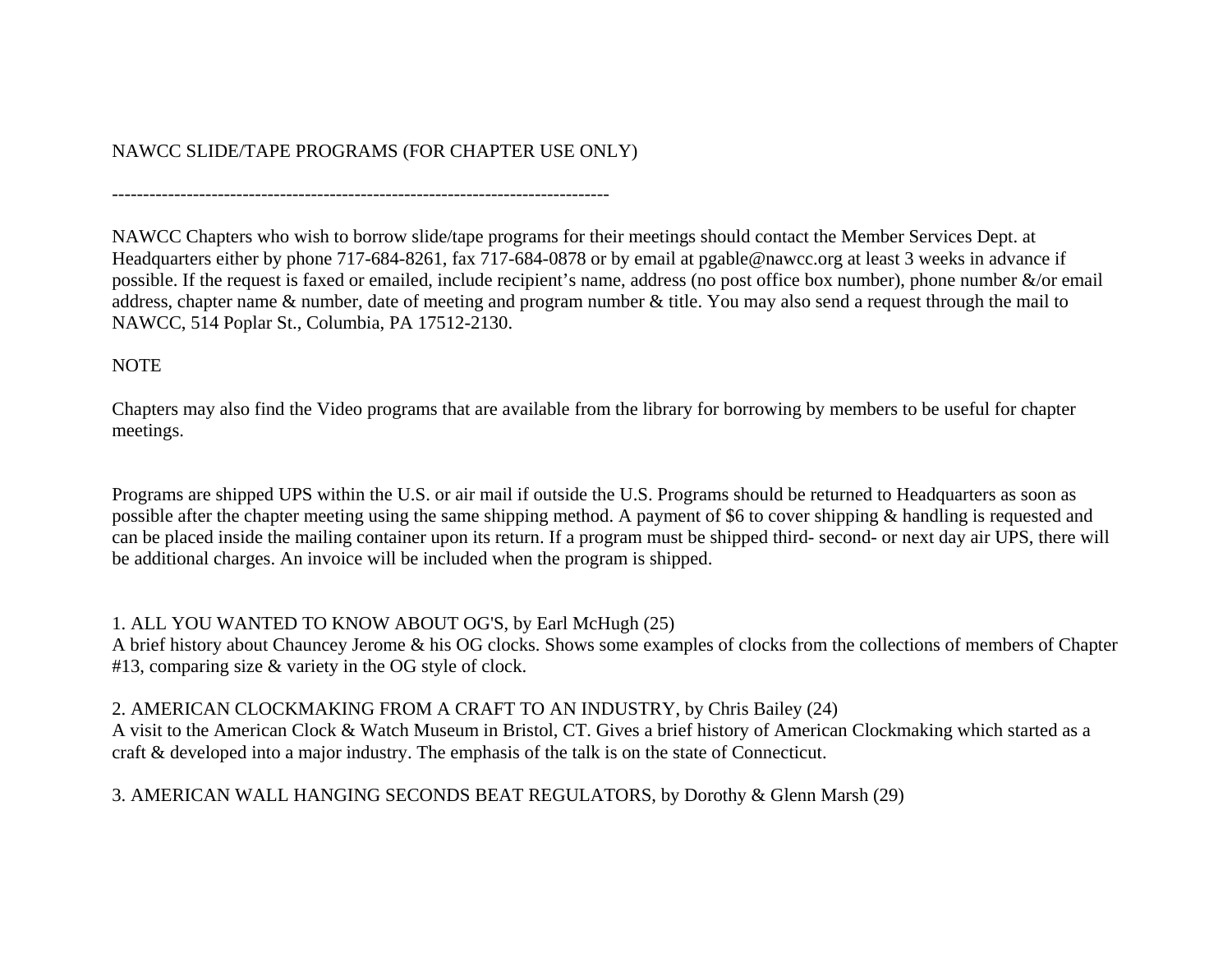Shows a variety of large regulators from the collections of Chapter #4 members. Companies such as New Haven, Waterbury, Ansonia, Seth Thomas, Welch, & Howard are shown. Shows some of the different escapements used on these regulators with compensated pendulums. All of these clocks beat seconds.

4. AMERICAN WATCHES, by James W. Gibbs (44)

Shows watches from the collection of Jim Gibbs giving serial numbers & date of manufacture. A basic overview of the changes in American watchmaking.

5. EXHIBITS OF REGIONALS HELD AT ANAHEIM, CA, by Lloyd Porter (20) Shows a variety of clocks & watches from three regionals held in the southern California area. Shows American and foreign items.

#### 6. ANTIQUARIAN HOROLOGICAL RESTORATION, by Robert Barfoot (30)

A brief introduction to restoring clocks in different stages of neglect. Shown are a few clocks from England, Ireland, & America which have been restored.

9. BERNARD J. EDWARDS WATCH & CLOCK ADVERTISING COLLECTION, by Bernard Edwards (14) Unique collection of advertising items. Includes watches, clocks, signs, & other horological items.

#### 11. DAVID BOYCE'S BACKYARD TOWER CLOCK, by David Boyce & Lloyd Porter (20)

The procedures of moving a Howard tower clock from a church tower to a backyard. Included are the steps in constructing the tower, some of the materials used, & a look at the parts.

#### 12. BEHIND THE DIAL #2, BUSHING, by George Peterson (25)

A method of correcting worn pivot holes. The KWM bushing system is used, & simple, fast, & accurate methods of bushing a clock plate are illustrated.

#### 13. CALENDAR CLOCKS, by M. R. Shunk (28)

A variety of Calendar clocks from companies such as Ithaca, Seth Thomas, Southern Calendar Clock Co., National Calendar Clock Co., & many others.

15. BEHIND THE DIAL #9, THE CLASSIC ENGLISH LANTERN, by George Peterson (45)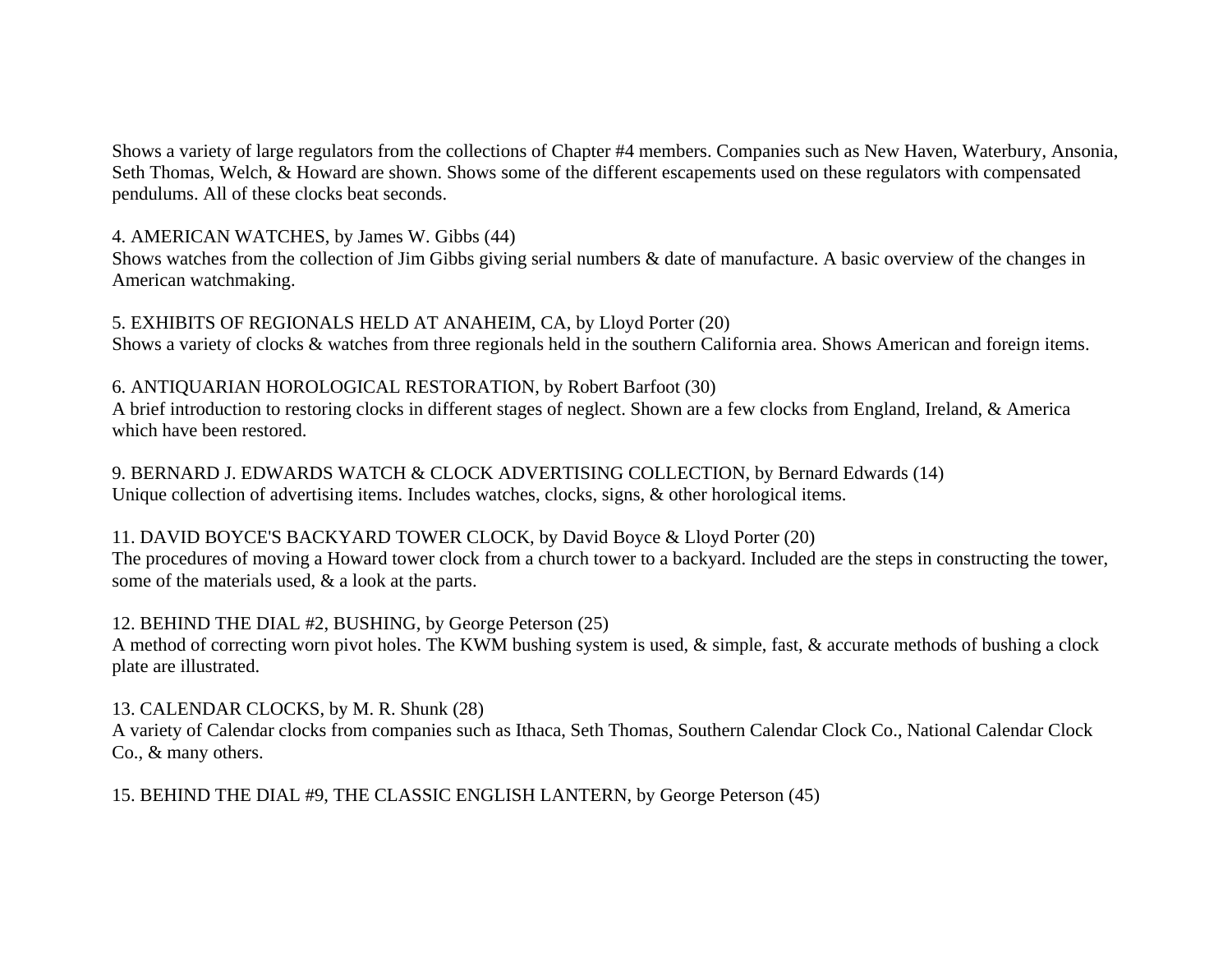The history & mechanics of English lantern clocks. A brief history of early English clockmaking is also included.

#### 16. CLOCKS & WATCHES OF THE FORD & SMITHSONIAN MUSEUMS, by Lloyd Porter (25)

Shows some of the clocks from these two museums. Dates & makers are given. Included is a selection of watches from the Packard & Proctor collections.

17. A COLLECTION OF MINIATURE CLOCKS - EUROPEAN, by Jane & Lloyd Porter (21) Unusually small carriage clocks from the collection of Jane Porter.

#### 18. DEVELOPMENT OF EARLY AMERICAN CLOCKMAKING, by W. L. Wadleigh, Jr. (35)

Highlights in the development of American clockmaking. Deals with the major kinds of clocks & the major makers, such as Simon Willard & his improved timepiece.

#### 19. DIAL REPAINTING, by Jim West (23)

Repainting an OG dial. Step-by-step procedures: make copy of dial, remove old paint, spray dial white, pencil in dial face, ink in dial face, spray dial clear. Lists supplies needed to complete job.

# 20. EARLY BATTERY CLOCKS, by Glenn Marsh (32)

Deals with five major companies who made battery clocks and compares their products. 1. Reason (Murday) 1910 England. 2. Eureka (Kutnow) 1910 England. 3. LeRoy (Fery) France 1920. 4. Bulle France 1920. 5. Barr (Poole) American 1932.

# 21. ELI TERRY, CONNECTICUT CLOCKMAKER, by W. L. Wadleigh, Jr. (27)

Highlights of Eli Terry's career & his competitors' activities. Shows his first five models & their differences. 1816 patent for his Box clock is featured, through his mass-produced shelf clock. Stresses his importance on the clockmaking business in Connecticut.

23. EUROPEAN PUBLIC CLOCKS, by Albert Odmark (45)

# 24. FANTASY OF THE FORTIES, by Dr. D. H. Shaffer (30)

Clocks made in the 1840's are shown & a detailed history of the changes made in that decade is discussed.

# 26. HOW I DID IT - THE MAKING OF A WATCH CASE, by Jesse Cannon (10)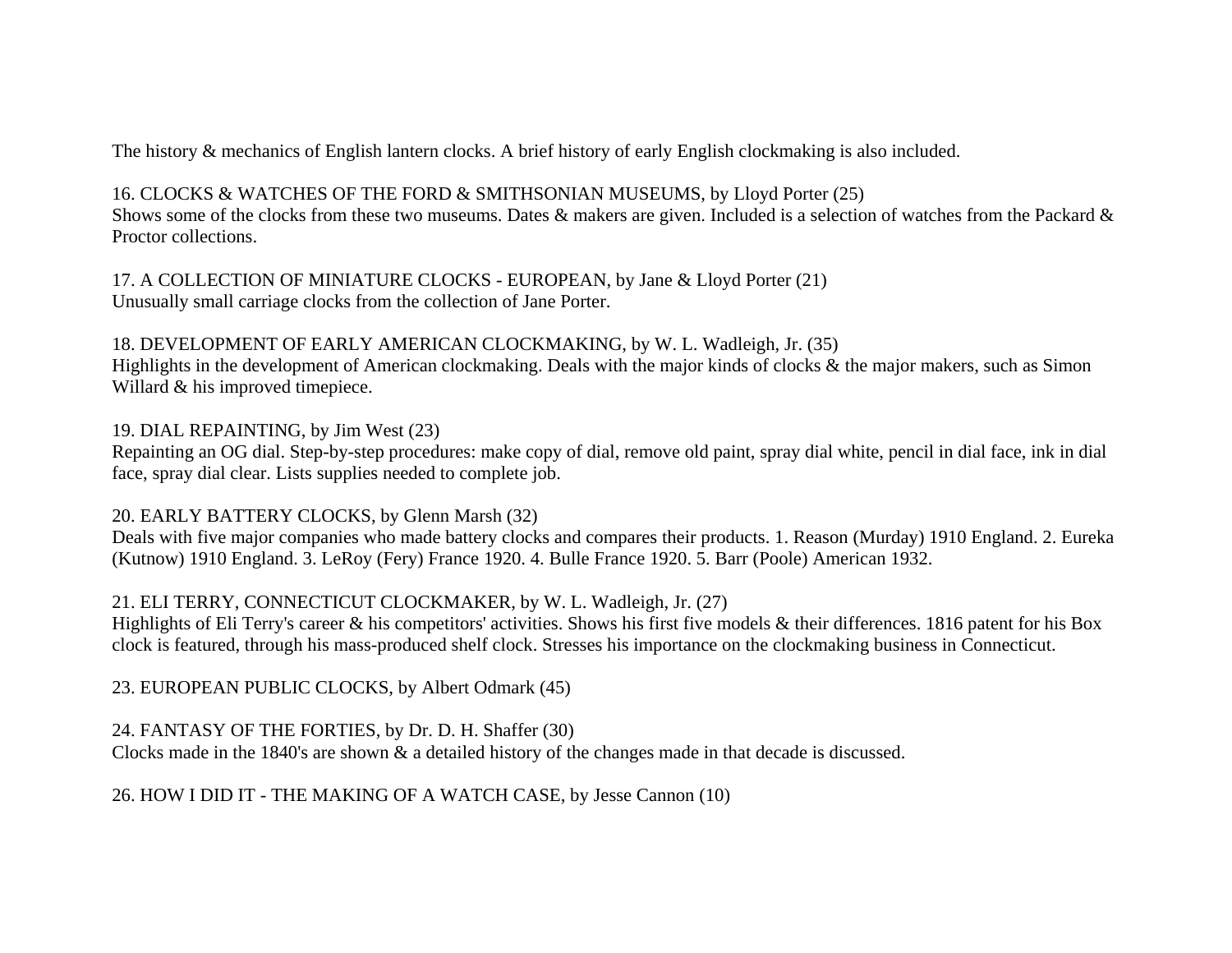How a gold case was made for a valuable pocket chronometer. Gives some idea of the time & effort involved.

27. IN THE WORKS, by Henry Horne & Lloyd Porter (39)

Illustrates three basic repairs on a single train movement: Replace pivot, rebush, replace or repair bent or broken teeth. Shows cleaning the movement and checking the beat with an inexpensive amplifier.

#### 28. INGERSOLL & OTHER DOLLAR WATCHES, by Ralph Whitmer (37)

Examples of dollar watches, including the first watch sold by Ingersoll. Ansonia, Waterbury, & New Haven are represented. Advertising watches are shown, as well as watches made for expositions.

30. THE EXHIBITS OF THE 1972 CONVENTION AT JACKSON, MS, by Lloyd Porter (25) Some of the fine items on display at the Convention. Also includes some of the NAWCC Officers who attended the meeting.

31. JOSEPH IVES, CLOCKMAKER, by W. L. Wadleigh, Jr. (30)

Joseph Ives & his major contributions to horology. 1. Invention of the wagon spring. 2. Invention of the rolling pinion. 3. His part in development & use of rolled brass in clockmaking.

#### 35. MARINE CHRONOMETER, by Los Angeles Chapter #56 (23)

A short history of the marine chronometer & the underlying necessity for its development. Included are examples of the works of famous makers and historically significant improvements. A typical chronometer is shown disassembled. Tips on the care of a chronometer are given.

36. MINIATURE AMERICAN CLOCKS, by W. L. Wadleigh, Jr. (20) Deals with scaled down versions of the larger clocks.

#### 37. MY ALL-AMERICAN ELEVEN CLOCKS, by W. L. Wadleigh, Jr. (30)

What Wadleigh considers the 11 most important American clocks due to their historical value & interest to collectors. Simon Willard's wall & patent timepiece, Massachusetts shelf clock, girandole, New Hampshire Mirror clock, Terry's hang-up, box, & Pillar & Scroll, Joseph Ives' wagon spring, Jerome's OG, & Ingraham's gothic steeple.

39. A NEW ENGLAND COLLECTION, CIRCA 1950, by W. L. Wadleigh, Jr. (30)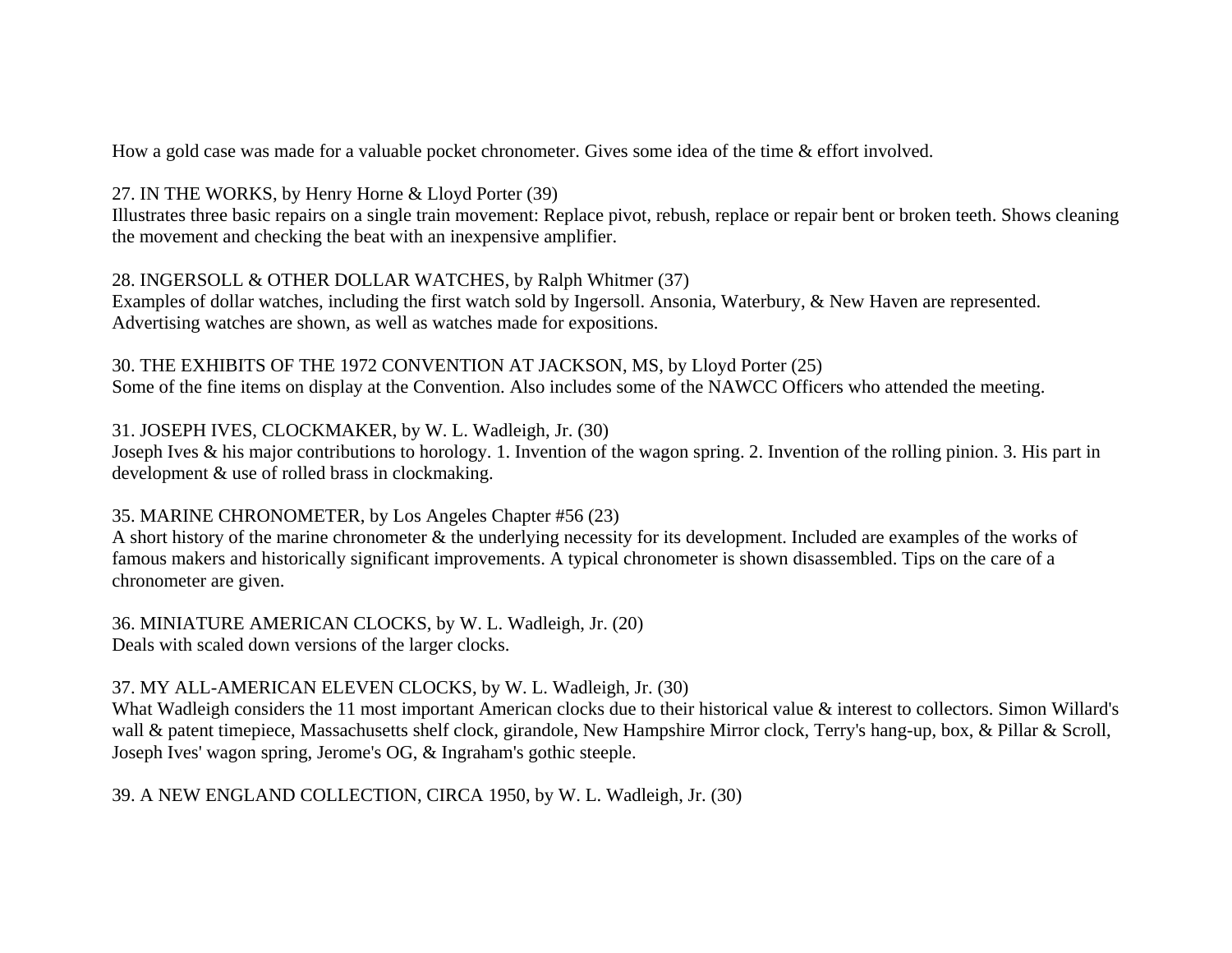A variety of clocks from the collection of Art & Millie Bloom. A brief history of some of the early New England makers.

40. THE LANGMAID COLLECTION, by Norman Langmaid & Lloyd Porter (30) Clocks photographed in June 1972. Main emphasis is on skeleton clocks.

41. EXHIBITS OF THE NORTHWEST REGIONALS, by Lloyd Porter (30) Many varieties of clocks exhibited at the northwest regionals. European & American.

42. OLD DOMINION CLOCK TREASURY, by Robert Draucker (27)

Clocks from the collections of Chapter #34 members. Not rare items, but shown for originality. Interests and knowledge of Chapter members is shared.

44. AN OUTSTANDING WESTERN COLLECTION, by Lloyd Porter (40) Interesting mechanical varieties of European clocks. Other data such as maker, date, escapement type, & size are given.

46. PERPETUAL CALENDAR CLOCKS, by Ray Horner & Roger Dankert (22)

Shows American calendar clocks from companies such as Ithaca, Seth Thomas, & Southern Calendar Clock Co. Technical data is not included.

47. RESTORATION OF THE WILLARD HOUSE & CLOCK SHOP, by Dr. Roger W. Robinson (40) Shows some of the steps taken to restore a much neglected historical home. Shows the interior of the building after restoration & describes the clocks & contents.

48. THE RISE & FALL OF THE VIENNA REGULATOR, by Peter Booz (18) Shows the wide variety of the early Vienna regulators made in Vienna, Austria about 1700, & gives the approximate dates of the examples.

50. SOME UNUSUAL CLOCKS, MOSTLY AMERICAN, by W. L. Wadleigh, Jr. (24)

Unusual clocks from the Wadleigh & Vincent Versage collections. Shows both case & movement. Shows a number of miniature types which are replicas of large size clocks.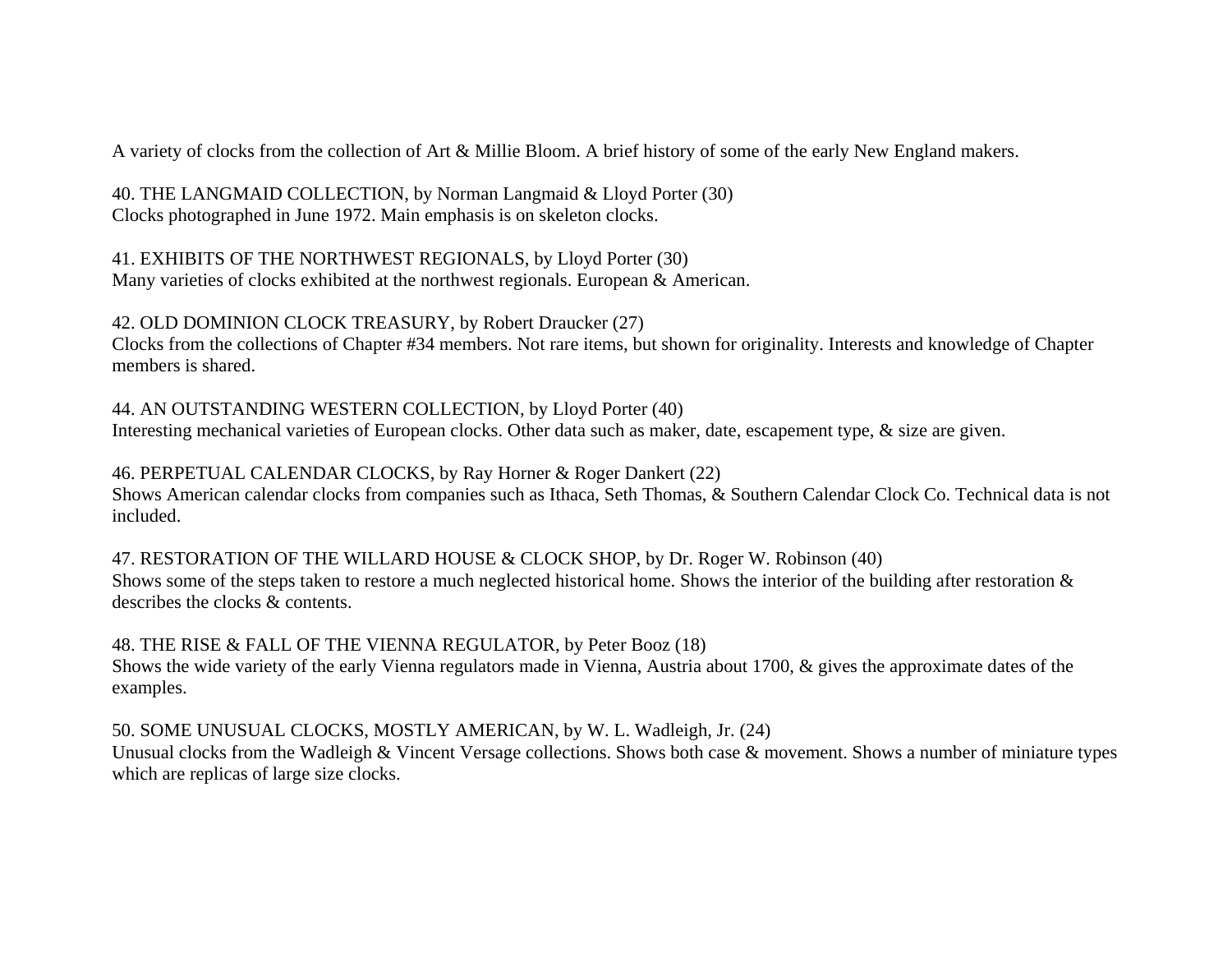56. VARIETY OF CLOCKS IN NORTH CAROLINA, by Rudolph Gereg & Chapter #17 (28) A large variety of clocks owned by the members of Chapter #17.

57. THE VERGE WATCH, by Chapter #56 (26)

Studies the verge escapement from 1600-1900. Shows many early verge watches with enamel & tortoise-shell cases. Takes a 1750 verge watch apart, cleans the fusee chain, cleans the escapement, fixes teeth on escape wheel, & reassembles.

58. WHAT TO LOOK FOR WHEN BUYING A WATCH, by Bill Meggers & Joe Shaffer (33)

Aimed at the beginning collector of pocket watches. Shows how to take the movement from the case, the dial & hands off, to inspect for rust, replacements, & faulty parts.

59. WATCHES, by J. J. Shaffer & W. F. Meggers (36)

An introduction to the pocket watch. Illustrates most common escapements, how they work,  $\&$  why some are better timekeepers than others.

60. CLOCKS OF E. N. WELCH, by Dorothy & Glenn Marsh (30)

The empire of E. N. Welch, the most prominent & wealthiest man in the Connecticut area during the 19th century. The clocks are from the collections of the members of Chapter #69.

61. RARE & UNUSUAL CLOCKS & TIMEPIECES, by Chapter #19 (22) Rare & unusual clocks from the collections of members of Chapter #19.

62. INGERSOLL ADVERTISING, by Ralph Whitmer (13) Shows the different types of signs, display cases, & other items used to advertise Ingersoll products.

64. COMPLICATED WATCHES OF THE SANDOZ COLLECTION, by Henry J. Cole (20) Deals mainly with the animated & complicated watches in the collection of Edouard M. Sandoz. Gives movement, size, & maker.

65. IDENTIFYING POCKET WATCHES, by Bill Meggers (30) Aims to help identify unmarked American & foreign pocket watches. Classifies them as to type of construction & jewel count.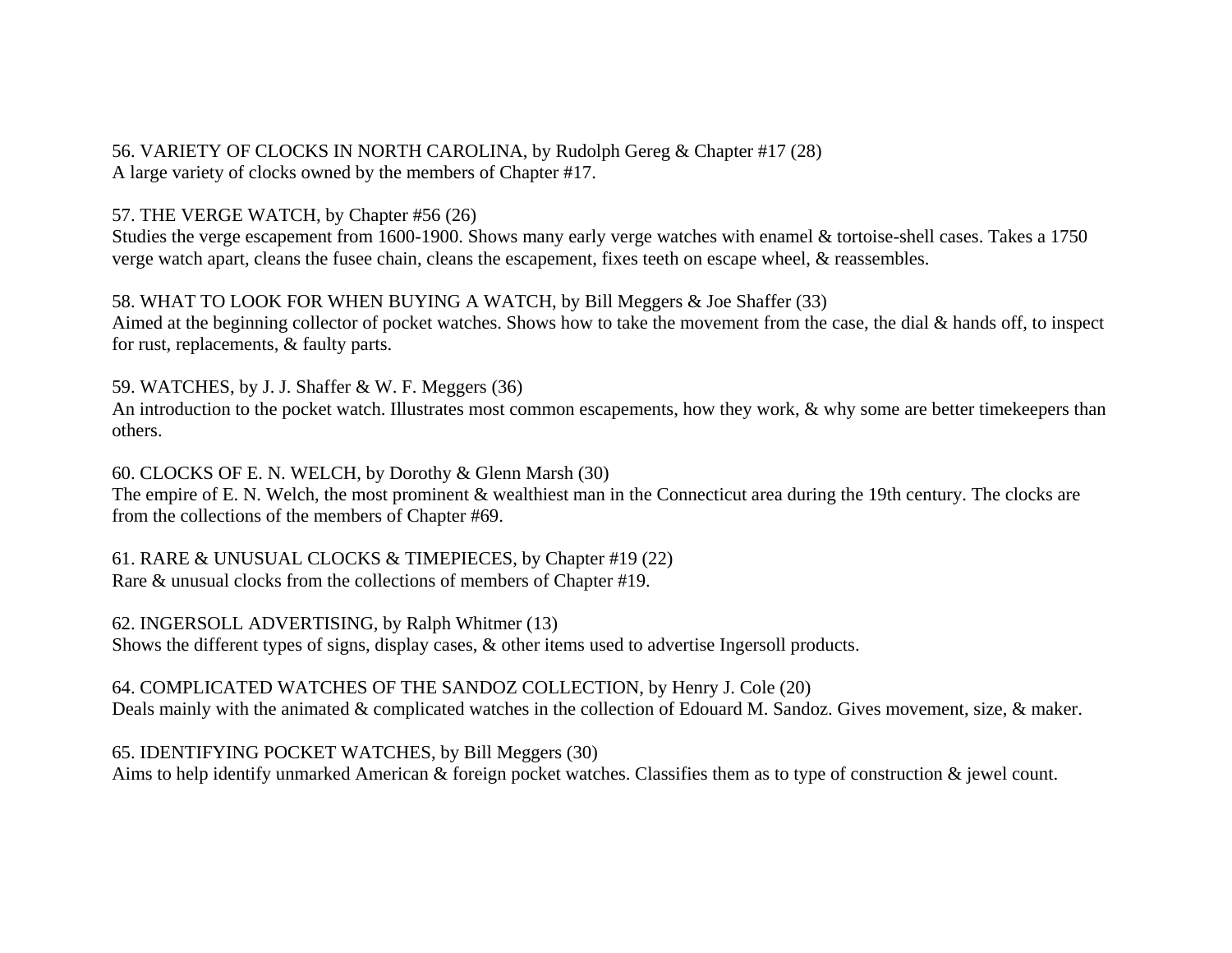68. THE ITHACA CALENDAR CLOCK COMPANY, by Tom Blizzard, David Meier, & Chapter #96 (42) Ithaca made the first American calendar clocks. The many patents used are discussed.

69. ALARM CLOCKS ARE COLLECTIBLE, by Vincent Angell & Chapter #71 (22)

Different sizes & varieties of alarm clocks. Emphasis is on Big Ben & Baby Ben. Shows that alarm clocks are inexpensive yet still a collectible item.

70. WELCH, SPRING & COMPANY, by Jo & Owen Burt (36)

History of the company from 1868 to 1884. Shows four main stages & clocks from each period: Standard shelf models; regulators & calendar; fancy models with musical names; the Patti era. Emphasizes role of B. B. Lewis.

71. ANSONIA & ITS CLOCKS, by Marjorie & Charles Partridge (42) Variety of Ansonia clocks from the collections of the members of Chapter #6. They date from 1840-1930.

72. THE YANKEE & HIS CLOCK BOX, by Dorothy Glenk (30)

Shows the changing American clock case from 1812. Compares the clock case styles to the architecture of the period.

73. SETH THOMAS & HIS CLOCKS, by Marjorie & Charles Partridge (30)

Shows clocks from their 150 years of manufacturing. Gives a brief history of Seth Thomas & how he began to manufacture clocks. The most well-known name in American clockmaking history.

74. THE RITTENHOUSE ORRERY, by Stephen Kramer, III (33) Extensive, original research of astronomer David Rittenhouse & his era.

75. HOROLOGICAL NOVELTIES, by Robert Draucker (25)

Unusual collectibles that are not necessarily timepieces, such as antique advertising items, toys in the shape of timekeepers, etc.

76. WATCH ODDITIES, by James W. Gibbs (19) Rare watches from all areas. Some unusual Repeaters.

77. GETTING ACQUAINTED WITH POCKET WATCHES, by J. J. Shaffer & W. F. Meggers (33)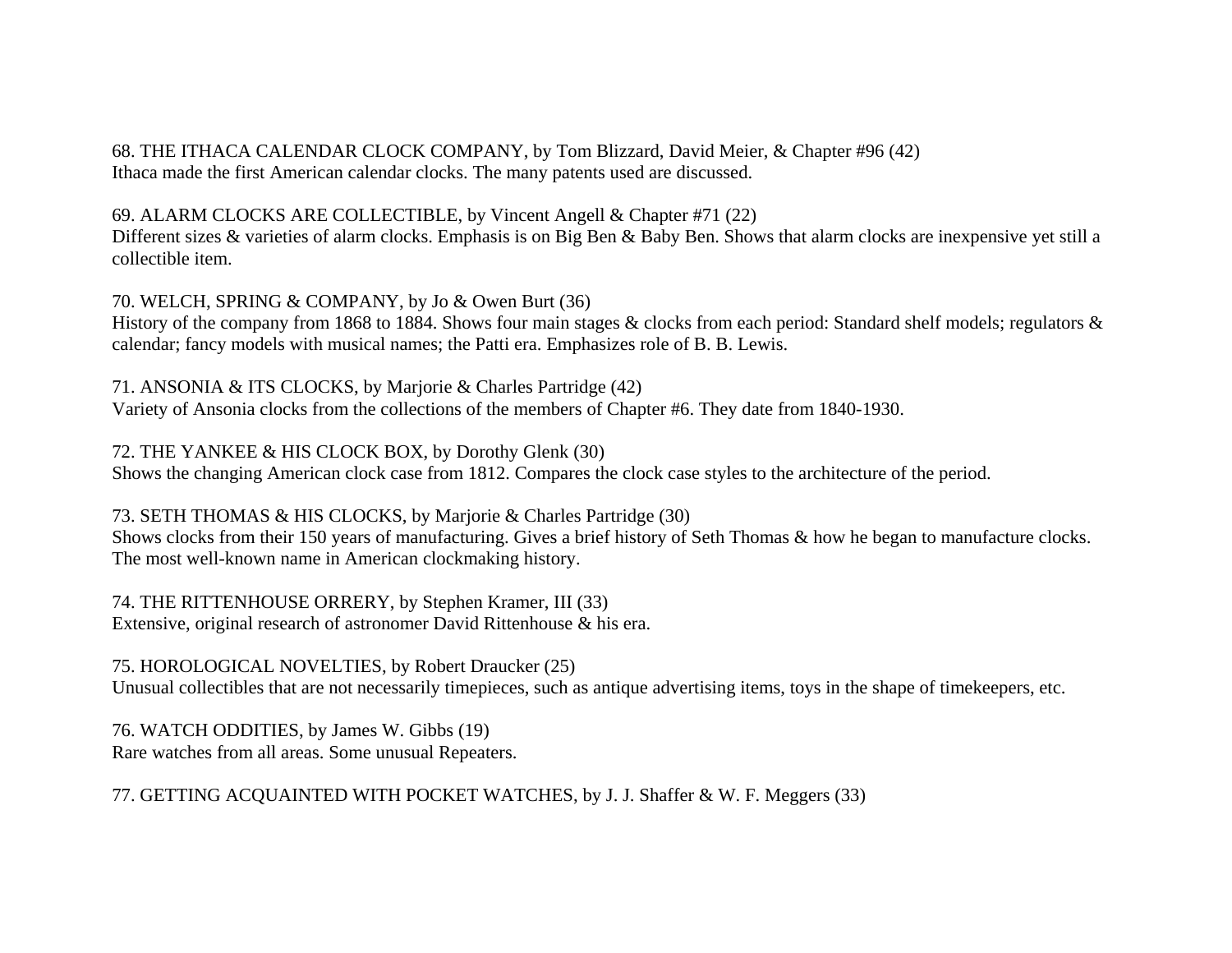Discusses some of the major differences between watches & how watches are advertised so as to understand what is being said.

78. CLOCKS OF CENTRAL IOWA, by Chapter #91 (30) Very brief description of clocks from the collections of members of Chapter #91. Clocks are German, French, & American.

79. THE TERRY FAMILY, by Chapter #31 (30) Deals with the companies & the members of the Terry family. A chronology illustrated by the clocks.

80. 200 YEARS OF MORBIER CLOCKS, by Alan Seymour (42) Clocks from southeastern France 1700-1900. The evolution of the dial, case, movement, & pendulum are discussed.

81. EARLY VIENNA REGULATORS, by Pete Booz & Chapter #75 (21) Mainly floor standing Vienna Regulators from 1700-1825. Pointers are given as to how to date them.

82. SKELETON CLOCKS, by Pete Booz & Chapter #56 (28)

Shows many different skeleton clocks from France, England, Austria, & America. Shows the wide range of styles, escapements, & ages of these clocks, & displays some of the more exotic ones.

83. THE ANIMATED & MUSICAL CLOCKS & FIGURES OF SANDOZ COLLECTION, by Henry J. Cole (33)

84. THE JADE CLOCK, by Ted Bhend (29)

85. RARE & UNUSUAL WATCHES, by James W. Gibbs (34) Rare watches dating from 1630 to 1810. Makers such as Tompion, Breguet, & Quare. Shows unusual dials, cases & movements.

86. METAL DECORATION IN HOROLOGY, by Chet Lockhart & Dr. Abbott Smith (36) The art of metal turning in horology. Used for 300 years to cover defects in material. Main focus is to show how to do some simple turning on lathe at home.

87. ABNER JONES & HIS BLOOMFIELD NEW YORK CLOCKS, by Evan Edwards (28) Shows about 24 clocks & discusses the similarities & differences among them. Shows how to identify this maker at a glance.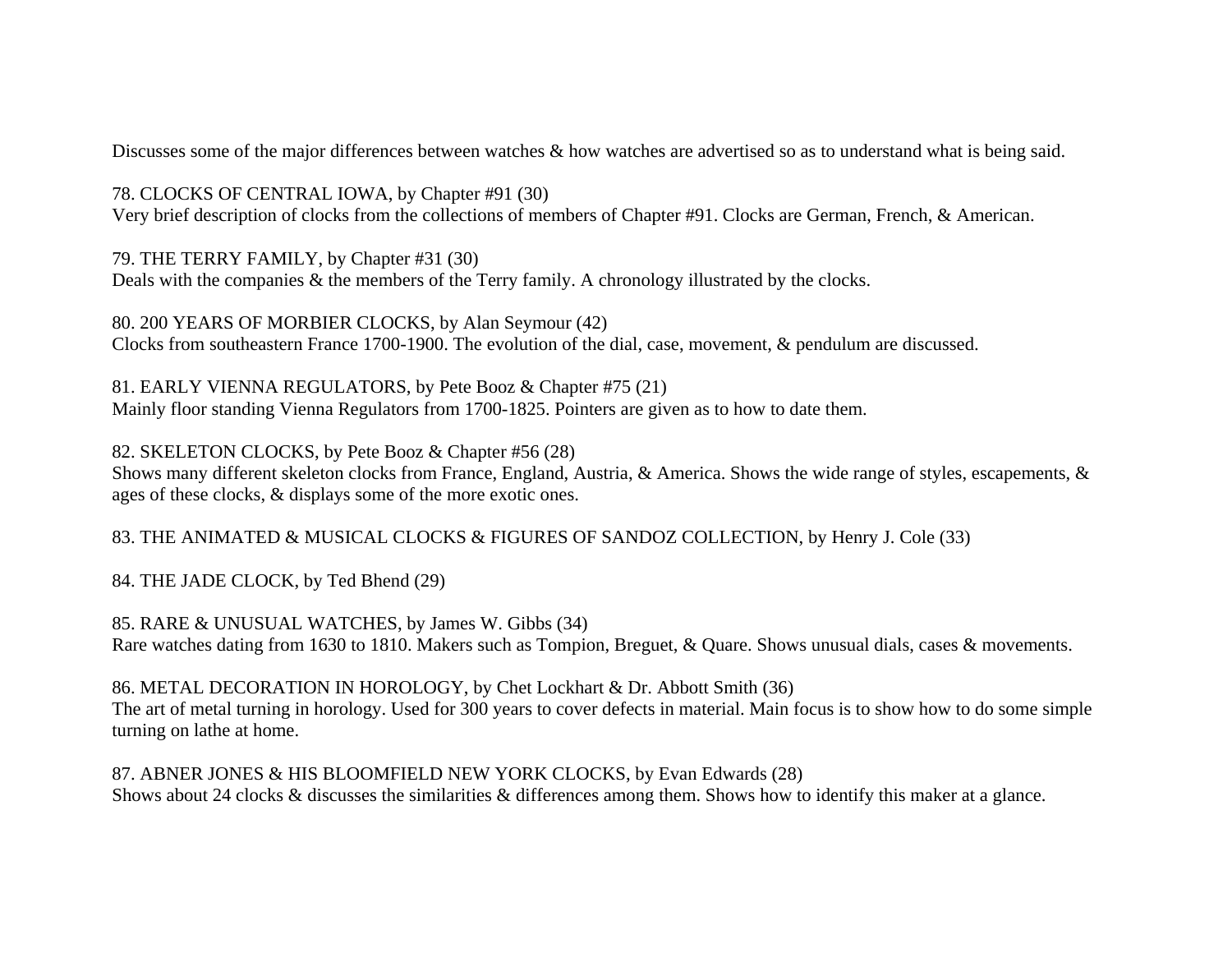# 88. ARTHUR PEQUEGNAT CLOCK COMPANY, by Chapter #92 (28)

Clocks from one of Canada's best-known clockmaking companies (1904-1940). Majority of clocks are mission, kitchen, & mantel styles. Includes family history.

89. CARRIAGE CLOCKS, by O. B. Frye & Chapter #46 (17) Carriage clocks from the collections of members of Chapter #46.

90. LUX & KEEBLER PENDULETTES, by Jo Burt & Margaret Horner (24) Many different models of these animated novelty clocks are discussed. Very little history is given.

91. SETH THOMAS SMALL WOOD CASE CLOCKS, by Ray & Margaret Horner (16) Seth Thomas clocks from 1863 to 1900. Shows eight different case styles & 16 different designs of the movement.

92. AMERICAN CLOCK TREASURES, by Ray & Margaret Horner (20) Very rare models from American manufacturers are shown. Date, size, duration, & function are discussed.

93. FASHION CALENDAR CLOCKS, by Ray & Margaret Horner & Chapter #21 (17)

Discusses companies who produced calendars for the Southern Calendar Clock Co. from 1875 to 1889 when they owned the patent rights to all Fashion calendars. Uses the system by Gerald Siegel from February 1967 BULLETIN, whole #126, to designate the types of calendars.

94. CLOCKS OF OLD JAPAN, by Dave Olson & Chapter #56 (27)

Unusual methods of timekeeping in old Japan. Shows three major styles of clocks: hanging clock; bracket clock; & pillar clock. Some clocks are now in the collection of the British Museum.

#### 95. THE ELECTRONIC WATCH, by Armand VanVelthoven (37)

Discusses quartz & digital watches: how they work; why they are accurate, reliable, & durable. Defines the binary system used in all electronic watches. Mentions possible future developments in timekeeping.

96. THE SWINGING CLOCK, by Roger Holmberg (40)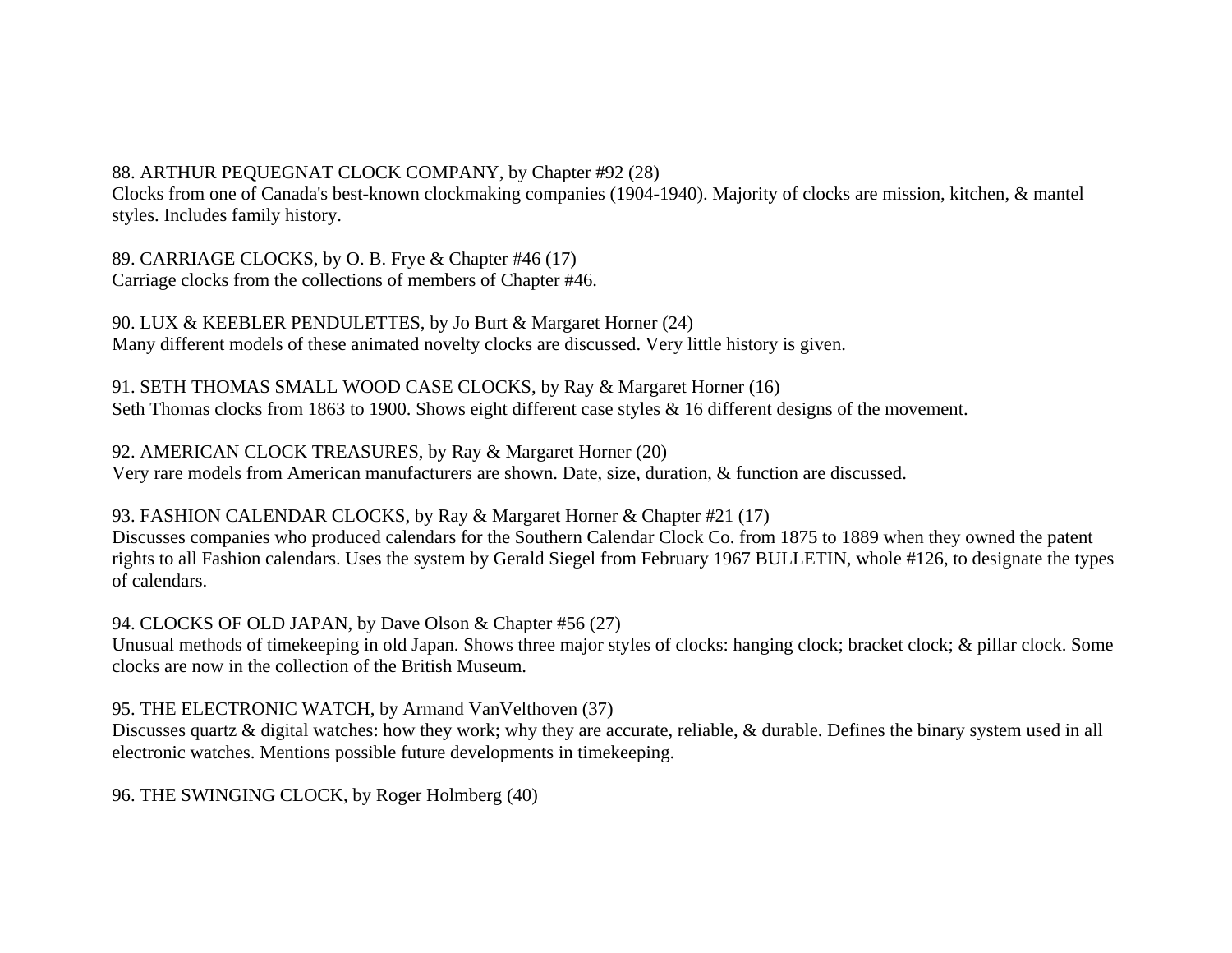Examples of Swingers from American companies & from France.

97. ADVERTISING TRADE CARDS & POST CARDS, by Ralph Whitmer (22) General overview of advertising cards used to promote the sale of horological items.

98. 1982 CHICAGO REGIONAL EXHIBIT OF ELECTRIC & BATTERY OPERATED CLOCKS (20) Variety of makers & models of American battery operated clocks.

99. RESTORATION & ADDITIONS OF ELECTRIC WIND FOR BROWN STREET CLOCK, by Chapter #116 (37) Step-by-step procedures giving information on products & equipment used.

101. 8-DAY WOODEN WORKS SHELF CLOCKS, by W. L. Wadleigh, Jr. (31) Six wooden 8-day movements are shown by: Eli Terry & Son, Seth Thomas, Atkins & Downs, Jeromes & Darrow, Eli Terry, Jr. & Co., & Henry Terry. Shows many different case styles.

102. A WATCH DISPLAY, by Dr. O. B. Frye (20) Discusses the difficulties collectors have in displaying their watches. Shows the making of a display case & the foreign watches

exhibited with it.

103. AMERICAN POCKET WATCH CASES & THEIR GUARANTEES, by Mike Kahane (38) Brief history of watch case production & the content of each case. Shows how watch papers can help identify the watch & the gold content of the case.

104. WATCHES OF THE TAFT COLLECTION, by Chapter #23 (28) 48 watches dating from the 17th & 18th centuries. Main emphasis is on case decoration.

105. OHIO CLOCKS, 1981 MUSEUM EXHIBIT, by Chapter #23 (32) Clocks dating from 1810-1850. Majority of the program deals with Luman Watson & his hollow column clocks & the well-known Columbus clock.

106. RESTORING LUX-KEEBLER PENDULETTES, by Jim & Jean West (21)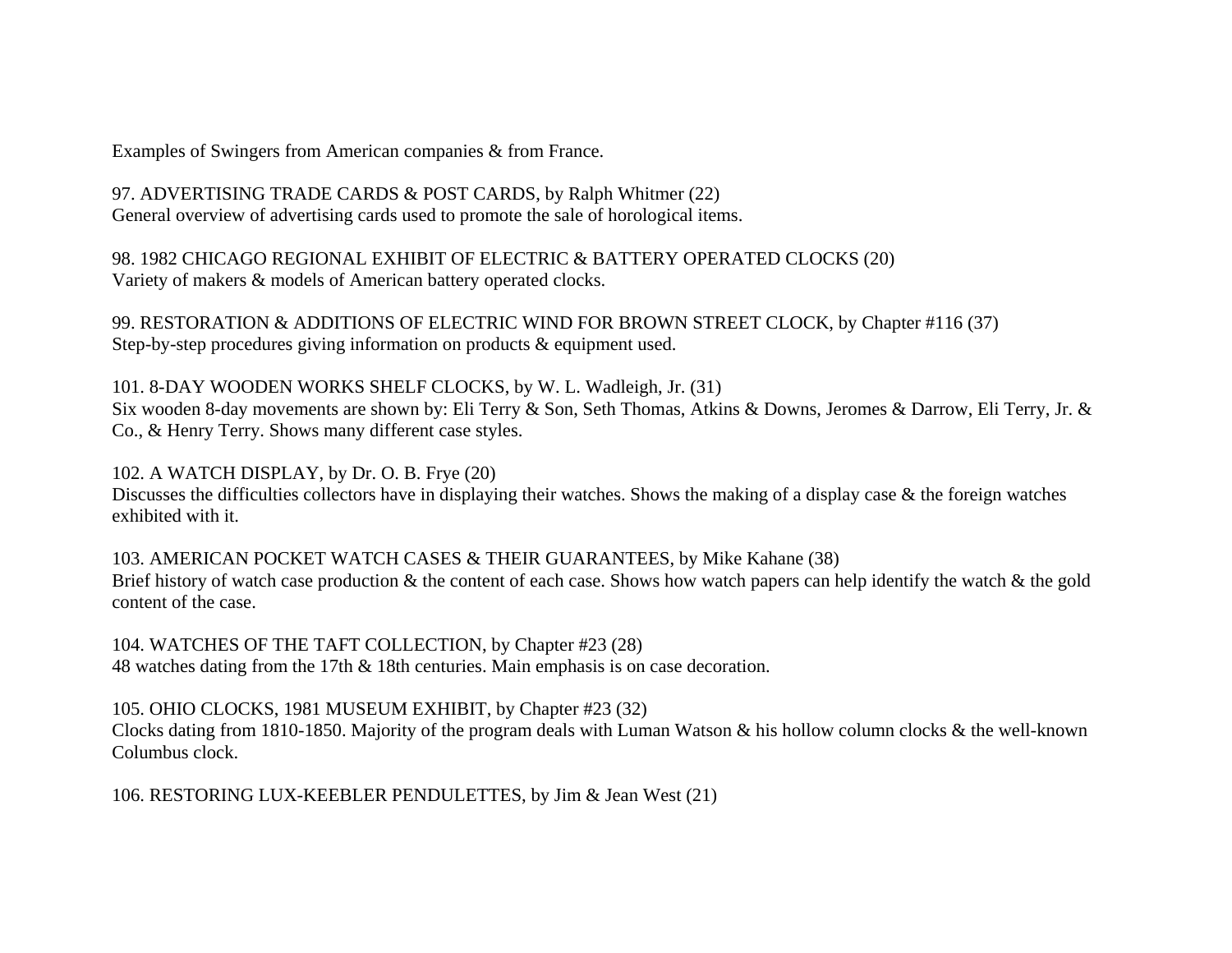Instructions on repairing, making, cleaning, & finding parts to restore these clocks.

107. WESTERN REGIONAL EXHBIT AT SAN MATEO, by Fred Buasch & Lloyd Porter (45) Exceptional & extensive exhibit of watches & clocks.

108. DR. SOBEK COLLECTION OF VIENNESE CLOCKS, by Lloyd Porter (35) Clocks from 1740-1900. Beautiful & unusual clocks of the Biedermeier period.

109. CLOCKS & WATCHES OF EUROPEAN MUSEUMS, by Dr. H. P. Holladay & Lloyd Porter (27) Rare, complicated, & beautiful clocks from three museums are shown: the Beyer collection, Zurich, Switzerland; the Kellenberger collection, Winterthur, Switzerland; the Abeler collection, Wuppertal, W. Germany.

110. TOWER CLOCKS OF AMERICA, by Dr. Joseph G. Baier (38)

Views of movements as well as towers, & discussion of escapements. Good overview & general history of tower clocks & the companies that made them. Includes some anecdotes of his personal experiences exploring tower clocks.

111. THE SHELF CLOCK IN PA, THE BRACKET, by Carter Harris (21)

Detailed history of the PA spring-driven table clocks compiled during the 1983 NAWCC Museum exhibit. Good photos of cases & movements.

112. THE SHELF CLOCK IN PA, THE WEIGHT-DRIVEN, by Carter Harris (60)

The influence of Eli Terry's Connecticut shelf clock on the development & history of the PA weight-driven shelf styles. Detailed discussion of cases, dials, & movements of each clock presented.

113. AN INTRODUCTION TO THE HISTORY & PRODUCTS OF ILLINOIS WATCH CO., PT 1, 1870-1890, by Bill Meggers (30)

The early, lean years of the company & the watches made before the influence of the railroads.

114. AN INTRODUCTION TO THE HISTORY & PRODUCTS OF ILLINOIS WATCH CO., PT 2, 1890-1933, by Bill Meggers (30)

Emphasis on the railroad years of the Illinois Watch Co. & the hi-grade watches produced during this period.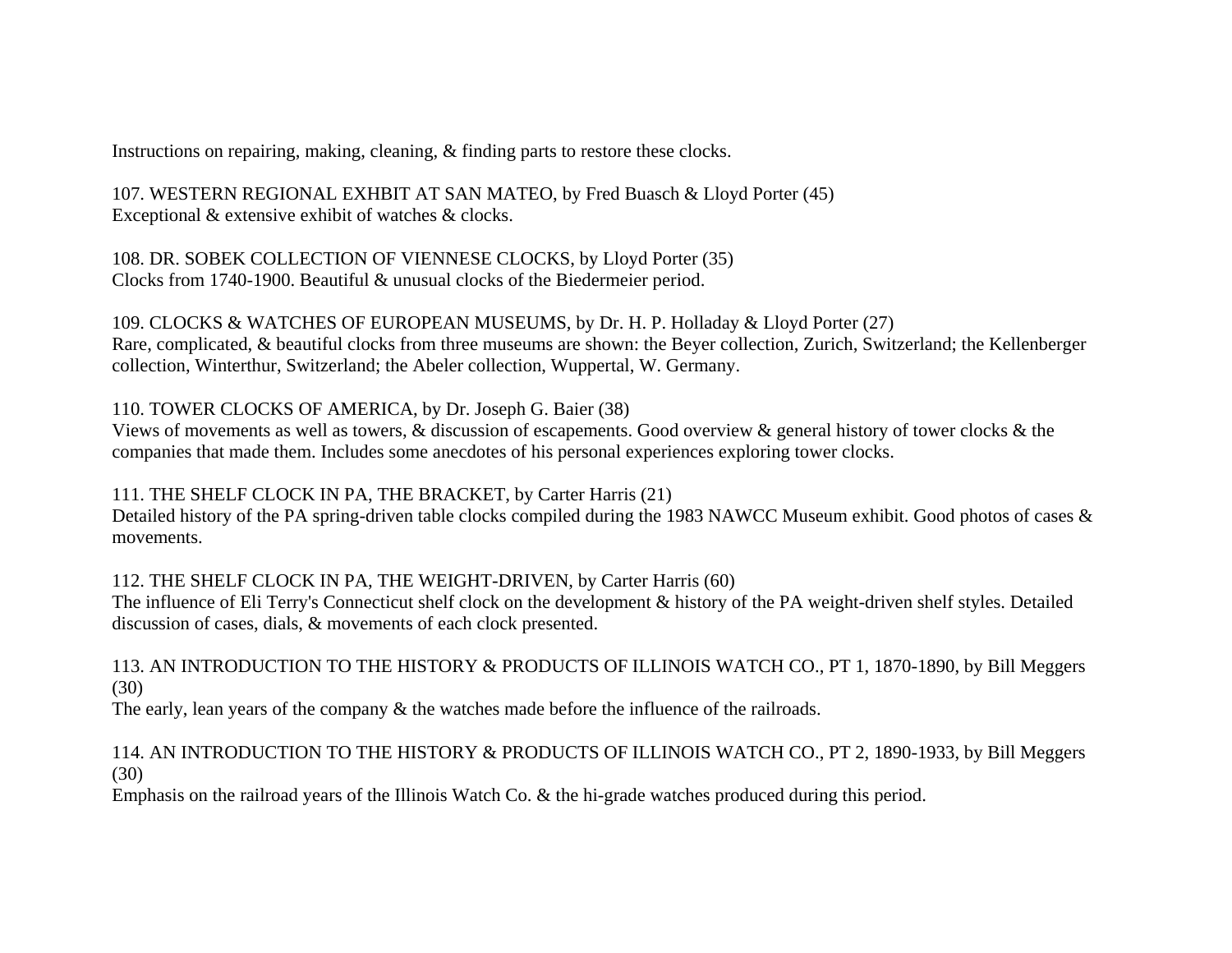# 115. WATCH & CLOCKMAKER FIGURINES, by Myrtie Simmons (17)

Description of small figurines of clockmakers made in various countries. One includes a real working clock. Figures are interesting for their detail & differences. Also includes a tiny clock shop made by Bill & Myrtie Simmons.

#### 116. ELECTROMAGNETIC CLOCKS, by I. G. M. Cleator (42)

A comprehensive program covering the many electric clocks, their movements, actions, & makers from the earliest to present-day quartz.

117. THE JAQUET-DROZ MECHANICAL PUPPETS, by Henry J. Cole (8) Child-size mechanical puppets. Shows their movements which allow them to draw, write, & play the piano.

# 118. PUBLIC CLOCKS OF EUROPE, by Gigi & Hap Holladay (40)

Clocks seen on European horological tours.

# 119. NEW HAMPSHIRE'S CLOCKS, by Carter Harris (58)

Clocks photographed & discussed are from the NAWCC Museum's sixth annual summer exhibit in 1984. A comprehensive presentation of New Hampshire's clockmaking from the hand-crafted period thru the period when it became cheaper to merely case mass-produced Connecticut movements.

# 120. TOOLING & TECHNIQUES IN CLOCKMAKING, by John P. Wikswo (32)

Shows how to make the different tools needed in clockmaking. A number of books have been published on How-to-Make different kinds of clocks, i.e., skeleton, musical, bracket, 8-day, etc. In this program, the making of the tools is explained.

# 121. THE EVOLUTION OF EARLY BATTERY DRIVEN CLOCKS, by Ted Bosschieter (40)

Discourse on the development of battery-driven pendulum clocks. There are diagrams & explanations of the different methods of early electrical timekeeping. Anyone interested in electrical timekeeping will find this program very informative.

122. MANUFACTURING PROCESSES FOR AMERICAN WOOD WORKS CLOCK MVTS., by George A. Bruno & Chapter #8 (40)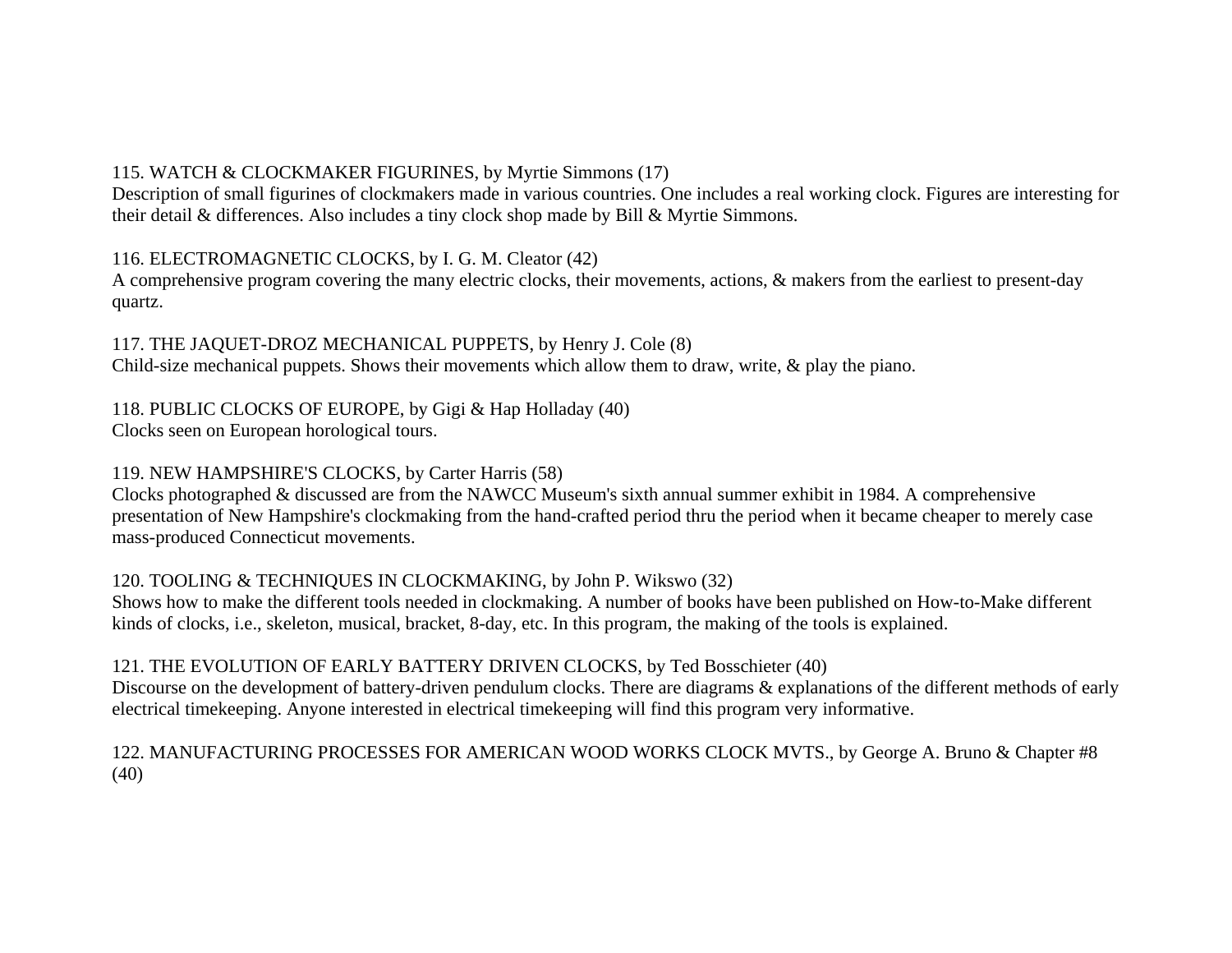Pictures, diagrams & drawings are used to show the processes used in making wood works movements & the tools & machinery of this period. Steps in making the movements begin with the tree  $\&$  end with the movement.

#### 123. WONDERFUL WATCH HOLDERS, by Gigi Holladay (43)

Delightful program of rare  $\&$  interesting watch holders that have been photographed  $\&$  collected in eastern  $\&$  western Europe  $\&$  the United States.

124. IT'S ABOUT TIME, by Bryson Moore, Bob Hughes, & Chapter #31 (38)

Shows a display of clocks & watches from around the world. This display of rare, museum-quality clocks & watches was arranged in conjunction with the sixth NAWCC Seminar, held in Portland, Oregon, in October 1985. The exhibition was held at the Oregon Historical Society from September Thru November 1985.

#### 125. FLORENCE KROEBER & HIS CLOCKS, by Chapter #23 (21)

Photographed display of the Southern Ohio Regional, held in the Spring of 1984. The historical data included is from a presentation by Chris Bailey given at one of the Seminars.

126. THE TECHNIQUES OF HAND-GRAINING, by Doris Westerholm & Bob Draucker (28)

The program presents the restoration of an early American clock in a step-by-step procedure. The hand-graining process is explained. The tools & products used while restoring a badly neglected clock case to a beautifully grained clock are shown & explained.

127. BUSHING WOOD MOVEMENTS WITH WOOD BUSHINGS, by Melville T. Farquhar & Bob Draucker (14) hows tools & procedures used in bushing wood works clocks.

128. WATCH JEWELS PAST TO PRESENT, by John S. Martin (43)

129. TOWER CLOCKS OF SOUTH CENTRAL TEXAS, by Jim West (21)

130. THE ENAMELING OF OUR MINI-CARRIAGE CLOCKS, by Jacques & Mary Deveau (32) This is a very interesting step-by-step procedure of the enameling of mini-carriage clocks made by the Deveaus.

131. THE SONORA CHIME CLOCK, by Kirk Fallin & Chapter #98 (25)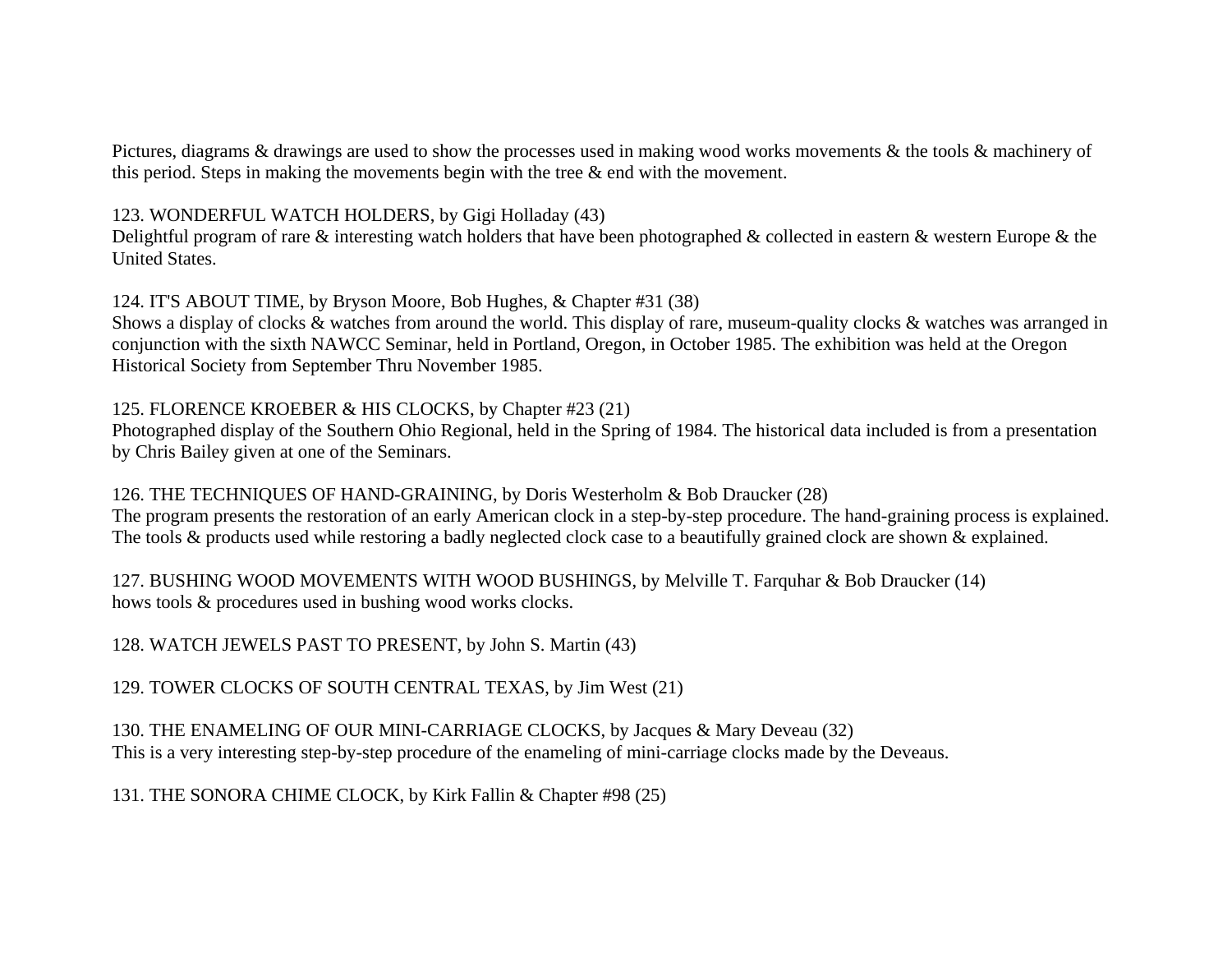This program shows & describes the different models of Sonora Chime clocks & explains how they differ from other conventional clocks of the period.

132. A HOROLOGICAL TOOL - THE LATHE, by Ozzie Nelson & Len Rutlin (17) Two members get together, learn how to use a lathe & show how they made a banjo clock.

133. THE CANADA & HAMILTON CLOCK COMPANIES, by Jane Varkaris & Jim Connell (33) An excellent program showing the many variations made by three Canadian clock companies during the 12 year period 1872-1884.

134. CLOCK CARTOONS, by Jim West (16)

A collection of amusing horological cartoons cut out of newspapers & magazines.

136. JOSEPH IVES CLOCK EXHIBIT, by Bob Hughes, Bob Schug, Bryson Moore, & Pacific-Northwest Chapter #31 (62) This program shows the exhibit at the Northwest Regional in Portland, Oregon in February 1988. Clocks are shown with dials on & off. Commentary on the clocks & the different movements made by Ives for a number of clockmakers is extensively covered.

#### 137. THE DEVELOPMENT OF EARLY AMERICAN CLOCKS, by W.L. Wadleigh (34)

This program is an excellent remake of one of Bill's early programs. New slides of clocks and movements that have been found and restored have been added to increase the value of this program. Bill also notes the prices of these rare clocks when sold new, as well as their value today.

# 138. SEVENTY-SIX YEARS OF ANSONIA CLOCKS, by Don Wells (30)

It has been said that there was never a type or style of clock that Ansonia didn't make and put a movement in. Don has included most of them in this program. It is a must-see, especially for collectors of Ansonia clocks.

#### 139. HISTORICAL SIGNIFICANCE OF WHITE DIALS, by Bud Cowgill (29)

This program covers the period of time these beautiful dials were used in place of brass dials. There were many variations used on the chapter ring as to placement & time segments relative to period & maker.

140. EXTRACTS FROM A CLOCK RESTORER'S WORKBOOK, by Robert F. Barfoot (30)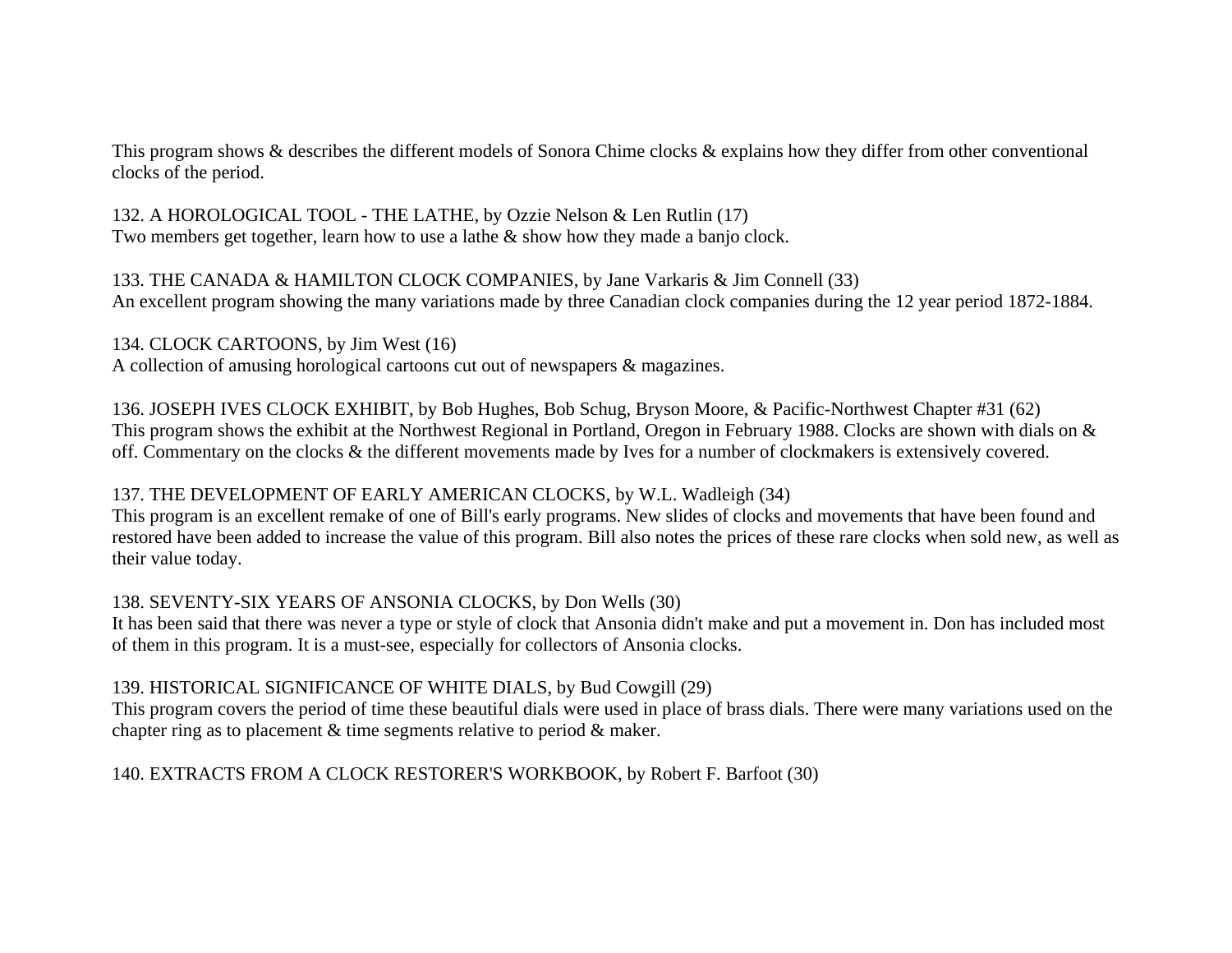This program is on the restoration of horological disasters to their former beauty. Mr. Barfoot illustrates the repair of a variety of pieces, describing methods & processes used in their restoration. It also covers the manufacture of parts not usually treated in the text books. Robert is a Craft Master of the British Horological Institute, & lives in Belfast Ireland.

## 141. SO YOU WANT TO DATE A CLOCK?, by Varne Kimmick (18)

This is an informative program to help beginners & those interested in sources for determining the date a particular clock was made. Equipment & procedures used to date clocks are discussed. Cartoons help to make this program amusing. The presentation is in two parts, one covering American clocks & the other foreign clocks, including a section on dating Vienna Regulators.

## 142. STYLE & HOROLOGY: INFLUENCE OF ARCHITECTURAL & FURNITURE STYLES ON CLOCK CASES, by Bob & Maryanne Schug, & Bryson Moore (32)

Excellent program showing architecture & furniture styles along with various clock cases that they might have influenced. This program was made from the very fine display at the 1990 Northwest Regional.

143. ARCHITECTURE IN HOROLOGY-THE CLASSICAL REVIVAL, by Dorothy Glenk Waldrip (42) This program shows & explains how architectural periods & design have influenced the many types of clock cases.

# 144. WALTHAM WORKHORSE, by Al Stevens (26)

This program covers this large watch movement in detail & several variations of it, which was used in banjo clocks, car clocks, desk watches, travel clocks, & many mantel & shelf clocks. Many of these clocks & Waltham's advertising are shown.

# 145. ART DECO & ITS BACKGROUND, ART NOUVEAU, by John Lord (25)

This well-developed program explains how to recognize the difference between art deco & art nouveau in clock-case style, in ornaments & furniture. This program has been given at several chapter meetings & received favorable comments.

# 146. THE LUX KEEBLER PENDULETTE CIRCUS & THE DELUXE CLOCK COMPANY, by Bob Hughes, Chap. 31 (20)

Two programs are combined to make a short 20 minute program. The first is a whimsical approach to clock case design. It shows many of the pendulette clocks which feature birds, animals, houses, & comical figures. The second features clocks of the Deluxe Clock Co. which was formed to make other types of clocks. Many were made of pressed wood & of the Art Deco & Art Nouveau design. Most of the clocks were larger than the Pendulettes  $\&$  some had similar figures.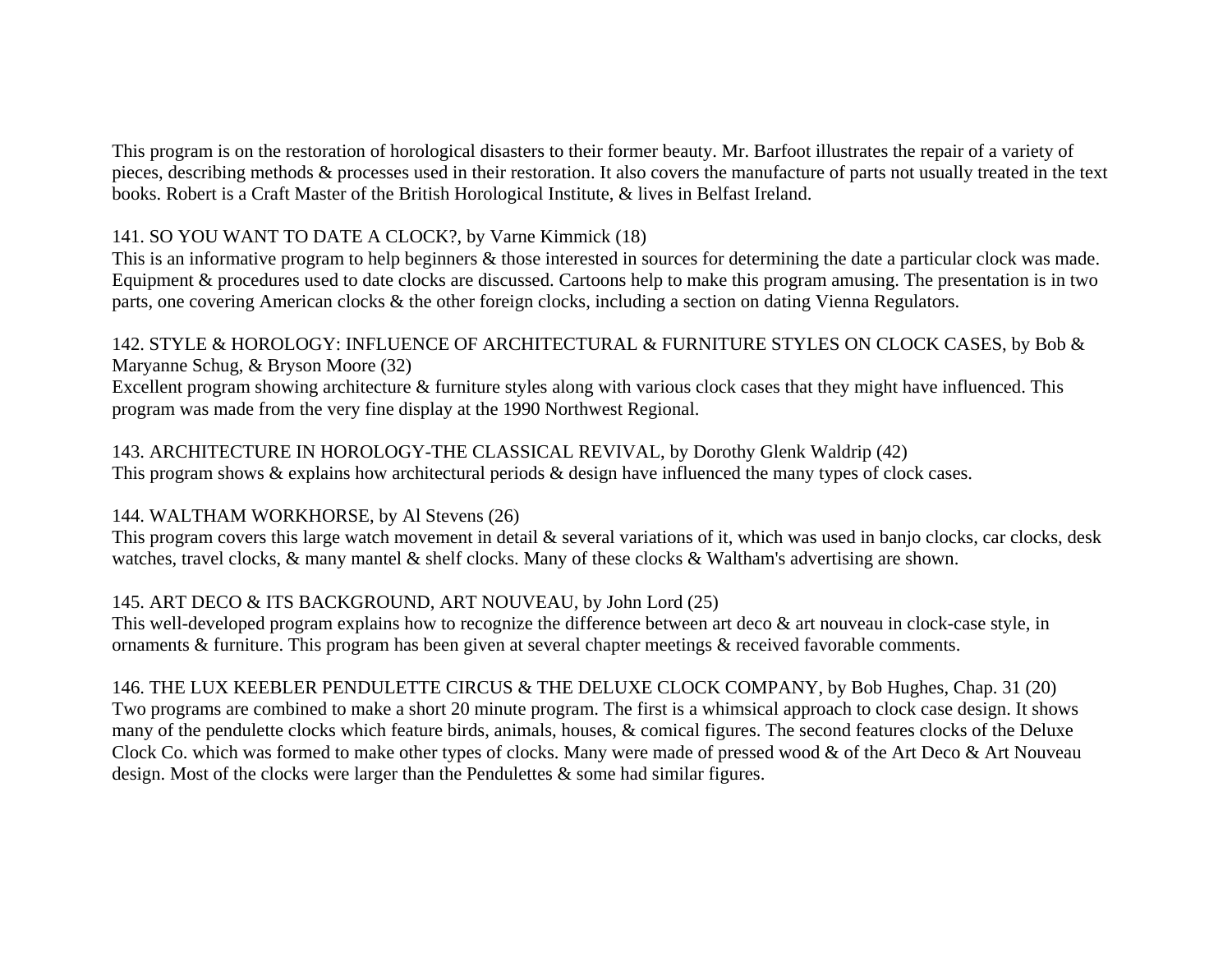# 147. WEBB C. BALL, HIS WATCHES & CLOCKS, by James Hernick (18)

This is an excellent program of the watches & clocks that were made for the Ball Co., established 1865, to meet railroad specifications. The very fine photography, in excellent detail, shows on the movements & dials Ball's famous trademark "Official RR Standard." Also shown on the movements & dials are abbreviations of "Brotherhood of Locomotive Engineers," "Brotherhood of Railway Trainmen," "Order of Railway Conductors," & others. Ball's watches & clocks were made for him by the finest watch & clock makers of the period.

# 148. TOWER CLOCK EXHIBIT OF THE BUFFALO NATIONAL CONVENTION, by Jim West (16)

Shows the many fine tower & street clock movements that were on display at the Convention. They had been excellently restored. To have had so many in one location made this display most unusual.

# 149. METAL STATUE & FIGURE REPAIR, by Bruce Clarke (26)

This program shows how repairs on metal figures  $\&$  statues can be accomplished. It shows the materials needed  $\&$  some special tooling used to repair several metal types, i.e., white metal, bronze, cast iron & lead. Some figures are shown in a rough condition as well as completely restored. The use of epoxy brazing  $\&$  soldering are used for repair.

# 150. THE SOUTH BEND WATCH STORY, by O.B. Frye (42)

History of the South Bend Watch Co. & the involvement of the Studebaker family in its organization. The company name was later changed to Studebaker. There are many pictures of movements, dials  $\&$  cases. Included are anecdotes concerning the successes  $\&$ failures of the company as well as individuals.

# 151. GERMAN CLOCK ROAD, by Hans Krauss ( )

# 152. THE NAWCC LIBRARY: A HOROLOGICAL TREASURE, by Eileen Doudna, NAWCC Librarian (22)

A brief history of the Library from its beginnings in 1947 is given; services offered to members are reviewed and highlights of the materials in the Reference and Research collection are shown and briefly discussed. Members will gain a greater understanding of the Library and its services from this program.

153. ENAMELED TIMEPIECES - HISTORY & PROCESSES, by Lawrence Fanshaw (29) A brief history & explanation of the art of decorative enameling, featuring many photos of enameled watches & clocks.